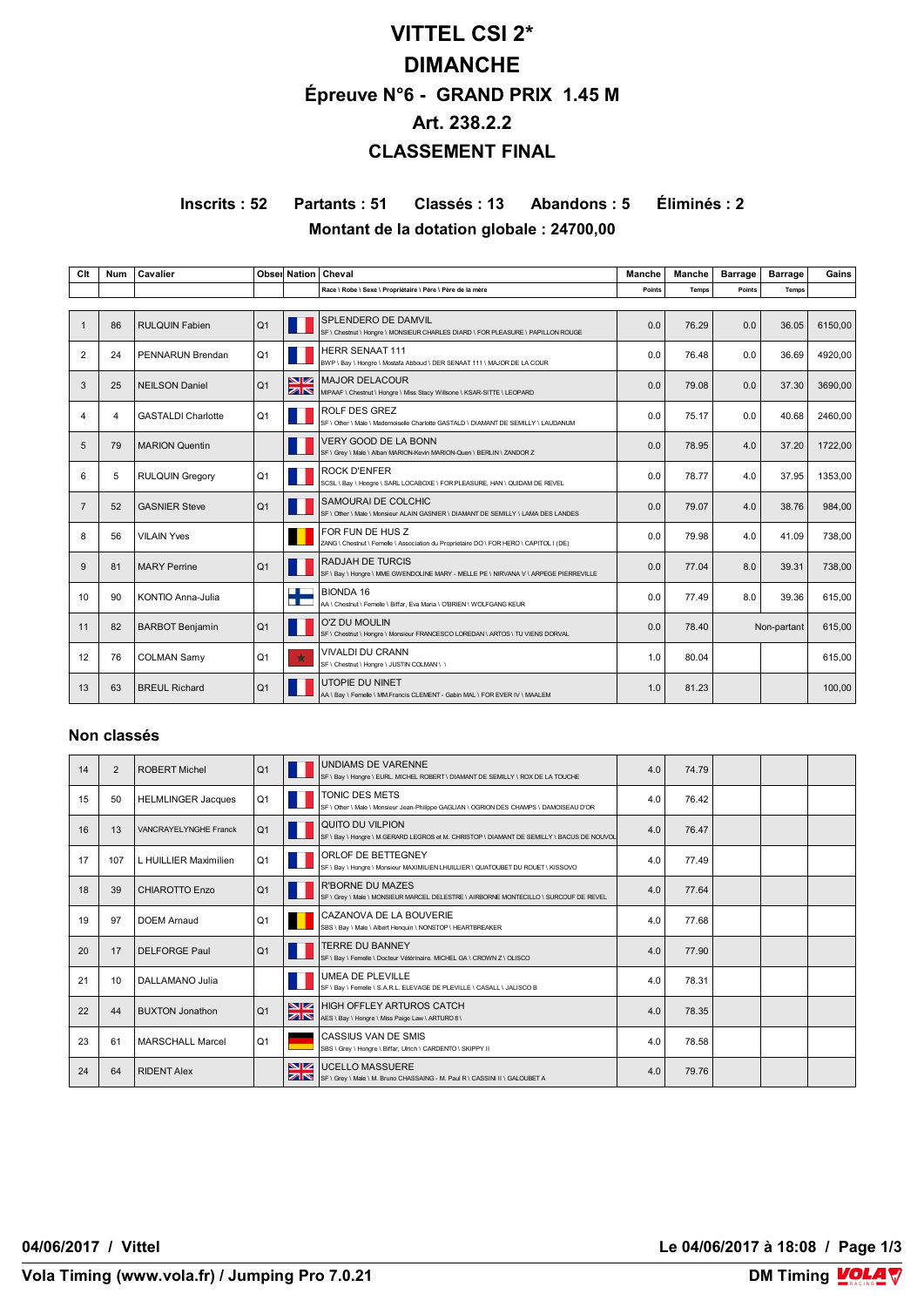## **VITTEL CSI 2\* DIMANCHE Épreuve N°6 - GRAND PRIX 1.45 M Art. 238.2.2 CLASSEMENT FINAL**

| Clt | <b>Num</b> | Cavalier                          |                |                                  | Obser Nation   Cheval                                                                                            | Manche | Manche | <b>Barrage</b> | <b>Barrage</b> | Gains |
|-----|------------|-----------------------------------|----------------|----------------------------------|------------------------------------------------------------------------------------------------------------------|--------|--------|----------------|----------------|-------|
|     |            |                                   |                |                                  | Race \ Robe \ Sexe \ Propriétaire \ Père \ Père de la mère                                                       | Points | Temps  | Points         | Temps          |       |
|     |            |                                   |                |                                  |                                                                                                                  |        |        |                |                |       |
| 25  | 110        | <b>HOCHSTADTER Nicholas</b>       | Q <sub>1</sub> |                                  | <b>TOSCANE D'AIGUILLY</b><br>SF \ Bay \ Femelle \ M.S.H. et ZIMEQUEST \ TOULON \ CACAO COURCELLE                 | 5.0    | 80.45  |                |                |       |
| 26  | 66         | PETIT DAVY Alix                   |                |                                  | SOLITAIRE DES ORES<br>SF \ Chestnut \ Hongre \ MADAME EVELYNE PETIT DAVY \ PAMPHILE \ SEMOUR DE SAVINIA          | 6.0    | 85.36  |                |                |       |
| 27  | 99         | <b>SUTERA Ilaria</b>              | Q <sub>1</sub> |                                  | TABRIZ DE LABARDE<br>SF \ Chestnut \ Hongre \ Luigi SUTERA \ TINKA'S BOY \ ECLAIR DES BOIS                       | 8.0    | 77.94  |                |                |       |
| 28  | 42         | PISANI Riccardo                   | Q <sub>1</sub> |                                  | <b>DADDYGOLD</b><br>KWPN \ Bay \ Hongre \ GENETS SRL \ ANDIAMO \ LUX                                             | 8.0    | 78.21  |                |                |       |
| 29  | 27         | <b>CLANGET Gilles</b>             | Q <sub>1</sub> |                                  | QUIL BILL LUTTERBACH<br>SF \ Grey \ Hongre \ Monsieur Gilles CLANGET \ ARTOS \ MUGUET DU MANOIR                  | 8.0    | 78.53  |                |                |       |
| 30  | 106        | <b>DEBOST Fabien</b>              | Q <sub>1</sub> |                                  | <b>UGO GERMINEY</b><br>SF \ Bay \ Male \ Monsieur Patrick JEANNIOT \ AIR JORDAN \ LAUDANUM                       | 8.0    | 79.64  |                |                |       |
| 31  | 103        | <b>FORTIN Alain</b>               |                |                                  | SCARLETT DE BUSSY<br>SF \ Bay \ Femelle \ M. JEAN-PAUL CHARTIER et M. AL \ CROWN Z \ IN CHALA A                  | 8.0    | 79.87  |                |                |       |
| 32  | 92         | <b>COUDERC Maxime</b>             | Q <sub>1</sub> |                                  | TINO DE NOUVOLIEU<br>AA \ Bay \ Male \ Monsieur Michel GASPARD et S.A \ KING SIZE \ EFLE DE B'NEVILLE            | 9.0    | 80.81  |                |                |       |
| 33  | 31         | BRUGAL GASSO Maria Gabriela       |                | <b>Contract Contract</b><br>mi n | ARAGORN VAN SCHUTTERSHOF<br>SBS \ Bay \ Hongre \ Maria Gabriela Brugal Gasso \ QUINTERO \ CENTO                  | 9.0    | 81.10  |                |                |       |
| 34  | 37         | <b>JOBIN Manon</b>                |                |                                  | VALEO DES AULNES<br>SF \ Bay \ Hongre \ M. Jean-Claude JOBIN - Mme Mar \ DIAMANT DE SEMILLY, SFA \ GABYSCION     | 9.0    | 81.21  |                |                |       |
| 35  | 53         | <b>BONNET Jacques</b>             | Q <sub>1</sub> |                                  | UZI DE LA BEKA<br>SF \ Bay \ Femelle \ Monsieur FLORIAN RIZK \ QUAPRICE BOIS MARGOT \ CABDULA DU TILLARD         | 9.0    | 82.41  |                |                |       |
| 36  | 35         | <b>FERME Charles Henri</b>        |                |                                  | VASNUPIED DE JONKIERE<br>AA \ Bay \ Male \ E.A.R.L. ANGLES ET FILLES \ LAURIER DE HERE \ DEFI D'ARMENTI          | 11.0   | 91.78  |                |                |       |
| 37  | 69         | <b>VACHER Xavier</b>              | Q <sub>1</sub> |                                  | GILBERT 82<br>OS \ Bay \ Hongre \ Monsieur CHRISTOPHE JUNCKER \ GIORGIO \ ADLANTUS AS                            | 12.0   | 75.23  |                |                |       |
| 38  | 74         | GRANDMONTAGNE Jean Charles        |                |                                  | UNIVERS DE MAUGRE<br>SF \ Chestnut \ Hongre \ E.A.R.L. NORMAND OLIVIER \ CALVARO \ UMOUR DU FENAUD               | 12.0   | 76.25  |                |                |       |
| 39  | 94         | <b>FUCHS André</b>                |                | ٠                                | <b>WANTED 22</b><br>KWPN \ Bay \ Hongre \ Fuchs Kurt \ LANDJUNGE \ CAPITOL I                                     | 14.0   | 85.97  |                |                |       |
| 40  | 88         | HERNANDEZ HERRERA Farid Alejandro |                |                                  | CALNAUTO<br>SCSL \ Bay \ Hongre \ M. Claude CLEMENT \ CALVARO \ LUX Z                                            | 15.0   | 91.31  |                |                |       |
| 41  | 101        | <b>WETTSTEIN Simone</b>           | Q <sub>1</sub> | ٠                                | <b>CRYSTAL IV</b><br>HOLST \ Grey \ Hongre \ Ruf Dennis&Wettstein Simone \ CRISTO \ CALIDO I                     | 15.0   | 106.81 |                |                |       |
| 42  | 108        | <b>HOUZELLE Nicolas</b>           | Q <sub>1</sub> |                                  | URRICANNE DES CELTES<br>SF \ Bay \ Femelle \ E.U.R.L. ECURIE NICOLAS HOUZEL \ MR. BLUE \ CUMANO                  | 24.0   | 108.37 |                |                |       |
| 43  | 112        | <b>GAUTHIER Pierre Marie</b>      |                |                                  | <b>BAMBA CHAVANNAISE</b><br>SBS \ Chestnut \ Femelle \ Valerie Despontin \ WANDOR VAN DE MISPELAERE \ KSAR-SITTE | 26.0   | 102.00 |                |                |       |
| 44  | 19         | <b>HENN Marc Antoine</b>          | Q <sub>1</sub> |                                  | <b>CERONA</b><br>KWPN \ Chestnut \ Femelle \ Monsieur Antoine HENN et Mme \ TANGELO VAN DE ZUUTHOEVE \ PHIN PH   | 27.0   | 90.78  |                |                |       |

## **Éliminé - Manche**

| 21 | LICCARDI Guillaume    | Q <sub>1</sub> | <b>ITHEODEME FOR HISTORY</b><br>SF \ Other \ Male \ Melle Aurélie LICCARDI PETIPAS \ LUCCIANNO \ BONHOMME II |  |  |  |
|----|-----------------------|----------------|--------------------------------------------------------------------------------------------------------------|--|--|--|
| 40 | <b>DUBOIS Maxence</b> | Q <sub>1</sub> | <b>IPARADIS DE LAUNAY</b><br>SF \ Chestnut \ Hongre \ S.a.s. JUMPWITHMAX \ FIRST DE LAUNAY \ TARZAN MOUSSURE |  |  |  |

## **Abandon - Manche**

|    | <b>PERREAU Olivier</b>    | Q <sub>1</sub> |           | IJESSI D'HAVERLANDE<br>BWP \ Grey \ Femelle \ Earl Ecurie Perreau et Fils - \ CICERO Z \ GRANDEUR                   |  |  |  |
|----|---------------------------|----------------|-----------|---------------------------------------------------------------------------------------------------------------------|--|--|--|
| 15 | NGAN SASSI Georges Edmond | Q <sub>1</sub> |           | DIVINE HERO (E.T.)<br>SBS \ Bay \ Femelle \ M. Luc HENRY et M. Pierre DECH \ ERCO VAN'T ROOSAKKER (BWP) \ RADCO D'H |  |  |  |
| 57 | FERNANDES Mario Wilson    | Q <sub>1</sub> | $\bullet$ | TIDELIO DES NAUVES<br>SF \ Chestnut \ Hongre \ ADV SPORTHORSE \ FIDELIO DU THOT \ SOCRATE DE CHIVRE                 |  |  |  |
| 68 | <b>RATZEL Daphne</b>      |                |           | VITOT KERVEC<br>SF \ Chestnut \ Male \ Madame FLORENCE BASOFSKI \ DIAMANT DE SEMILLY \ DARCO                        |  |  |  |
| 84 | <b>LORRAIN Simon</b>      | Q <sub>1</sub> |           | <b>TROIKA DENFER</b><br>HOLST \ Grey \ Femelle \ Monsieur PHILIPPE BERTHOL \ CASSINI I \ QUIDAM DE REVEL            |  |  |  |

#### **Non-partant - Manche**

| $70^{\circ}$<br>. | $T$ Paul<br><b>RIDENT</b> |  | 'ALENTINO MASSUERE<br>IN Bay I Male I MONSIEUR BRUNO CHASSAING I CANTURO I GALOUBET A |  |  |  |
|-------------------|---------------------------|--|---------------------------------------------------------------------------------------|--|--|--|

**04/06/2017 / Vittel Le 04/06/2017 à 18:08 / Page 2/3**